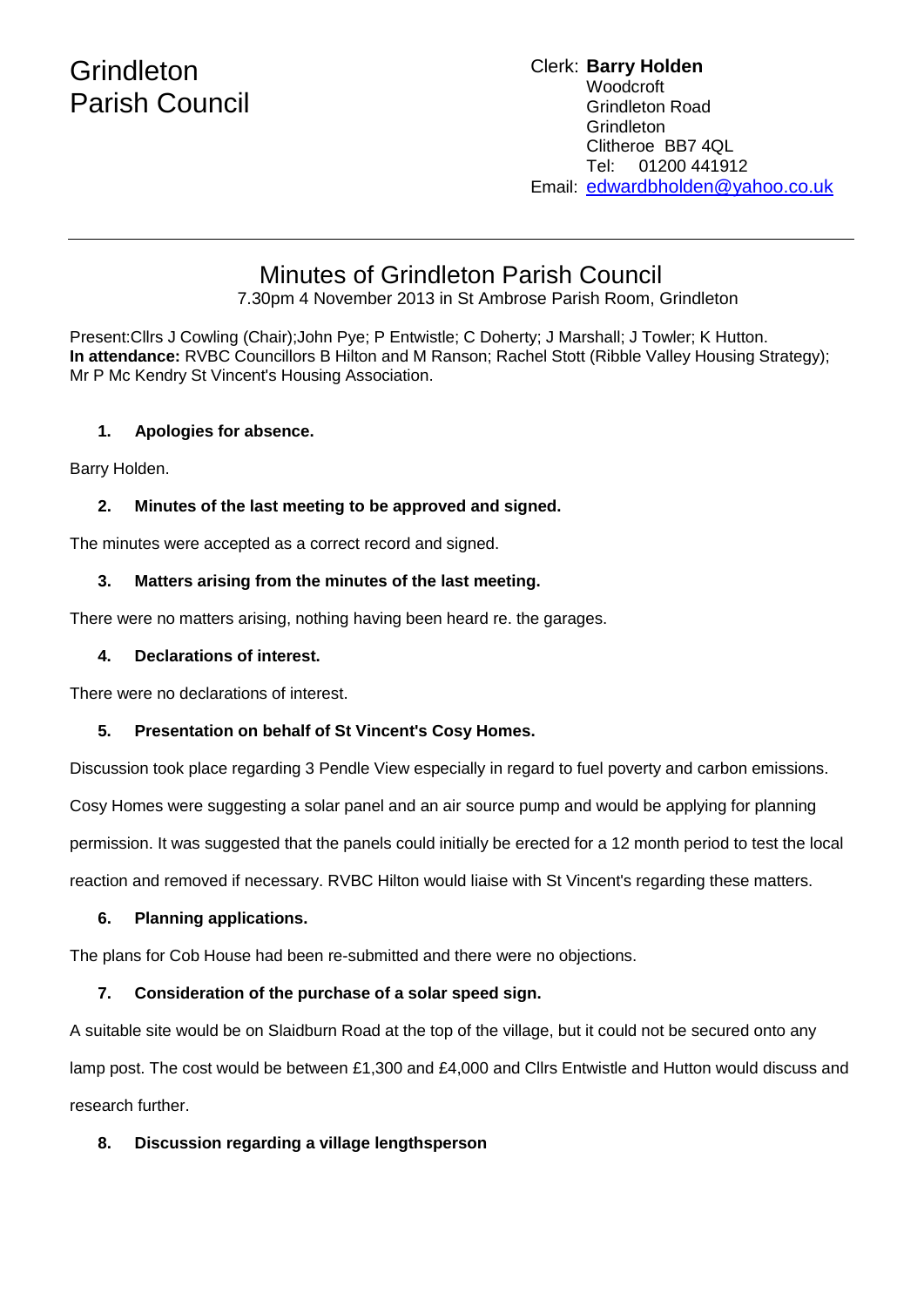# **Grindleton** Parish Council

# Clerk: **Barry Holden** Woodcroft Grindleton Road Grindleton Clitheroe BB7 4QL Tel: 01200 441912 Email: [edwardbholden@yahoo.co.uk](mailto:edwardbholden@yahoo.co.uk)

RVBC Hilton would liaise with West Bradford's clerk regarding their lengthsperson working for one day per

week on a trial basis.

# **9. Adoption of a grant giving policy.**

The following policy was adopted:

# **Grant Awarding Policy**

The Parish Council will consider applications for grants from voluntary groups or charitable organisations.

To qualify for an award the applicant must be able to demonstrate that any funding from the Parish Council will benefit the Parish, or residents of the Parish.

Grant applications will be dealt with by the Full Council.

In determining the validity of an application, the committees will refer to the following guidelines:

## **Applications will be considered for the following purposes: -**

1. For the purpose of purchasing equipment either in part or in full.

2. For the funding of transport that will enable group members to partake in a group trip or outing regardless of their incomes.

- 3. For training activities, or to purchase the expertise of an outside trainer/ instructor/ facilitator.
- 4. For activities that raise the profile of the area.
- 5. For running costs of a viable group that is experiencing a period of hardship.
- 6. For hosting special events or celebrations.
- 7. For the provision of recreational facilities.

## **Conditions: -**

1. Grants will not be awarded to individuals

2. The award must be used for the purpose for which the application was made.

3. If the group is unable to use the award for the stated purpose, all monies must be returned to the Parish Council.

4. All awards must be properly accounted for and evidence of expenditure should be supplied as requested. If the Parish Council is not satisfied with the arrangements, they reserve the right to request a refund of monies awarded.

## **Eligibility: -**

1. Any Charity, Voluntary Group or Community Organisation.

2. Agencies that operate within the Parish and are of benefit to the local community, with the following provisos:

-. The Parish Council will not fund activities that it considers to be the responsibility of a Statutory Authority.